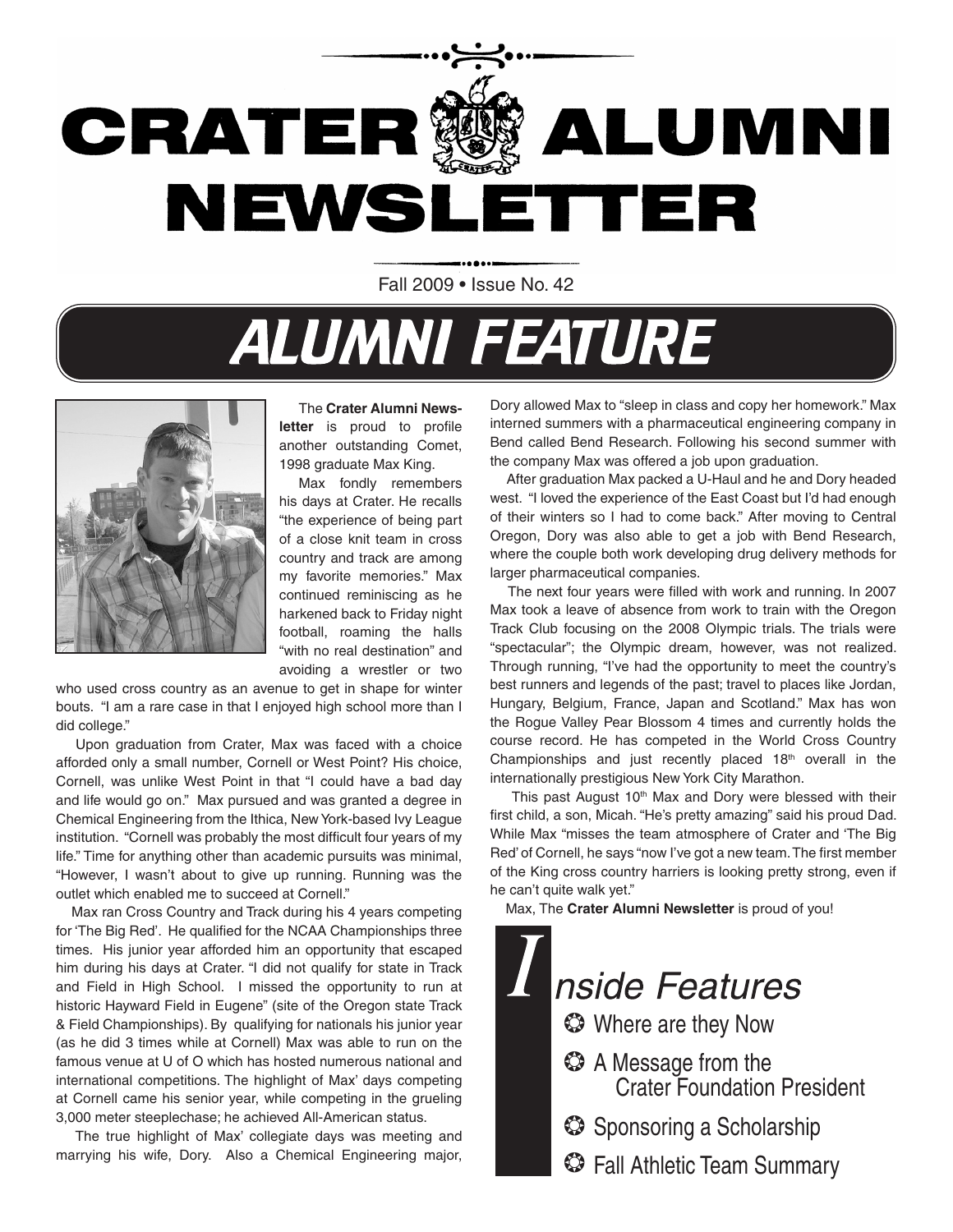# $VHERE$   $\frac{are}{they}$

#### **1952-1959**

**BEVERLY BECK FLORIAN (54)** – lives in Central Point with her husband Jim. Both now retired, they have two grown children, three grandchildren and one great grandchild.

**DON HALL (54)** – lives in Grants Pass, Oregon with his wife, Sharon. They have three grown daughters and eight grandchildren all living in Grants Pass. Don has retired after 30 years in education, teaching form middle school through college.

**DONNA ESKEW JOHNSON (56)** – lives in Trail, Oregon with her husband Don (53) of 45 years Previously they lived in Sacramento where they did Community College work for many years. They have become first-time grandparents and after traveling far and wide the last few years, are taking time out to babysit.

**TOM TURNER (59)** – lives in Klamath Falls with his wife, Kathy. They have two grown children and four grandchildren. Tom worked for Elk Lumber (Boise Cascade) then moved to Colorado and worked for Rocky Flats Nuclear Plant as a laboratory technician. He then went to work for the FAA in Denver at Colorado Stapleton Airport. In 1979 he transferred to Klamath Falls where he worked for the Department of Defense and then in 1996 went back to the FAA. He retired in 2003 and they enjoy spending time with the grandkids and traveling.

#### **1960 – 1969**

**MARY SAVAGE JAMES (60)** – lives in Medford with Bob her husband of 47 years. Mary retired last year after being the manager of the Medford Visitor Center for the past 22 years, and Bob retired from Rogue Valley hospital after 38 years. They love being with family and friends, love to travel and have a long list of interests.

**MURL FENNER (63)** – lives in Central Point with his wife of 35+ years, Mary Jo. They have two grown children, Darby who works for State Farm Insurance in Medford, and Kylee Jo who lives in Portland and graduated from Multnomah Bible College in Theology and Educational Ministries. Murl owns and operates Quality Import Parts, a family business in Medford. Mary Jo teaches at Grace Christian School in Medford.

**PAT PEPPER (63)** – lives in Medford with his wife, Linda. They have four grown children. Brad is a helicopter pilot, Pat Jr. owns a concrete business in Denver, Colorado, Jaci is an internet bookkeeper and Jay works for Croman Corporation. Together they have eight grandchildren. Pat still works at Timber Products where he has been for over 45 years. They enjoy the grandkids, camping and fishing.

**SANDY MEYER JACOBSON (67)** - lives in White City with Eric her husband of over 40 years. They have two grown sons that live in the Rogue Valley and eight grandkids. They own their own business and Sandy works for Budget Car Rental part time. They have traveled to Mexico, Hawaii and the Caribbean. They enjoy family, church, being at home, fishing and just relaxing with a good book.

#### **1970 – 1979**

**RON ANHORN (71)** – lives in Central Point with his wife, Deana. They have one daughter, Kelsey who graduated from Oregon Technical Institute and now is married and lives in Klamath Falls. Ron works in the maintenance department for School District #6 where he's been for over 30 years. In his free time he loves to hunt and camp.

LORI GREB ETAPA (76) – lives in Central Point with her husband, Keith. They have three grown children; Tera, Brandon and Anna. Lori is a dental office manager and Keith is a millwright.

**GREG WINEMAN (77)** – lives in Clinton, Washington with his wife, Lynnett. Greg has two grown children, four stepchildren and one grandchild. He is a partner in a dual-store R.V business selling motor homes, travel trailers, 5<sup>th</sup> wheels, toy haulers and campers. He's been in the business for nearly 30 years. His wife is a partner in an advertising/marketing company. They also run a non-profit Displaced Orphans International and outreach to the Hilltribe Orphans of Northern Thailand.

**ANTHONY KERSHAW (78)** – lives in Beaverton, Oregon with his wife Hideko. After graduation Anthony worked for 3 years as a meat cutter in his parents' business then went to OIT receiving a degree in 1984. He moved to Beaverton and began working in high tech and has been self employed since 1996. He and Hideko have two children: their daughter Mariko, age 25, just graduated from University of Hawaii with a Masters in Library Science and their son Matthew, age 21, is a teaching tennis pro at Tualatin Hills Park & Recreation.

#### **1980 – 1989**

**ROY WEATHERS (84)** – lives in Medford and currently teaches 1<sup>st</sup> grade at Lighthouse Academy. After graduation from Crater he attended Trinity Bible College in Ellendale, North Dakota graduating in 1993 with a Bachelor of Arts degree with a double major in Biblical studies/ministerial with a minor in coaching.

**DAMIEN HENDRICKS (84)** – lives in West Linn, Oregon with his wife, the former Amy Reinwand (86) and their 1-year-old daughter, Reese. Damien works for Johnston and Company and Amy is a TV anchor news broadcaster with KGW in Portland.

**SCOTT TUERS (89)** – lives in Central Point with his wife, Kristen and their two daughters ages 4 and 1 ½. Scott is Chief of Volunteers for Fire District #3 and Kristen is a registered nurse at Three Rivers Hospital in Grants Pass.

**LORI GATES MILLER (89)** – lies in Central Point with her husband, Brian and their three children. Lori is an elementary teacher at Jewett Elementary School. Her husband has been the head basketball coach at Rogue River High School and Phoenix High School.

#### **1990 – 1999**

**AMY GRAVES SPENCER (92)** – lives in Medford with her husband, Mike (91) and her 13-year-old son Gunner. Amy is an administrative assistant at Pepsi Cola of Medford and Mike is the President of GGS, Inc. DRA Dents Plus.

**JEREMY SINKS (99)** – lives in Central Point with his wife, Whitney and their children, Kadyn age 5 and Brennon age 7 months. Jeremy is an English teacher in the Crater School of Business Innovation Science and his wife works for Alliance Trucking.

**CASS SMITH RACKLEY (99)** – lives in Central Point with her husband, Ryan (00) and their 1-month-old son, Royce. Cass graduated from Southern Oregon University and is a massage therapist. Ryan is also a graduate of Southern Oregon University and works for The Asthma and Allergy Center.

**ABBY PIGOTT COATS (99)** – lives in Medford with her husband, Andy (97) and their 2 year old daughter, Emma. Abby is a Physicians Assistant at Medical Eye Center and Andy operates the farm of Wendy and Jerry May of Central Point.

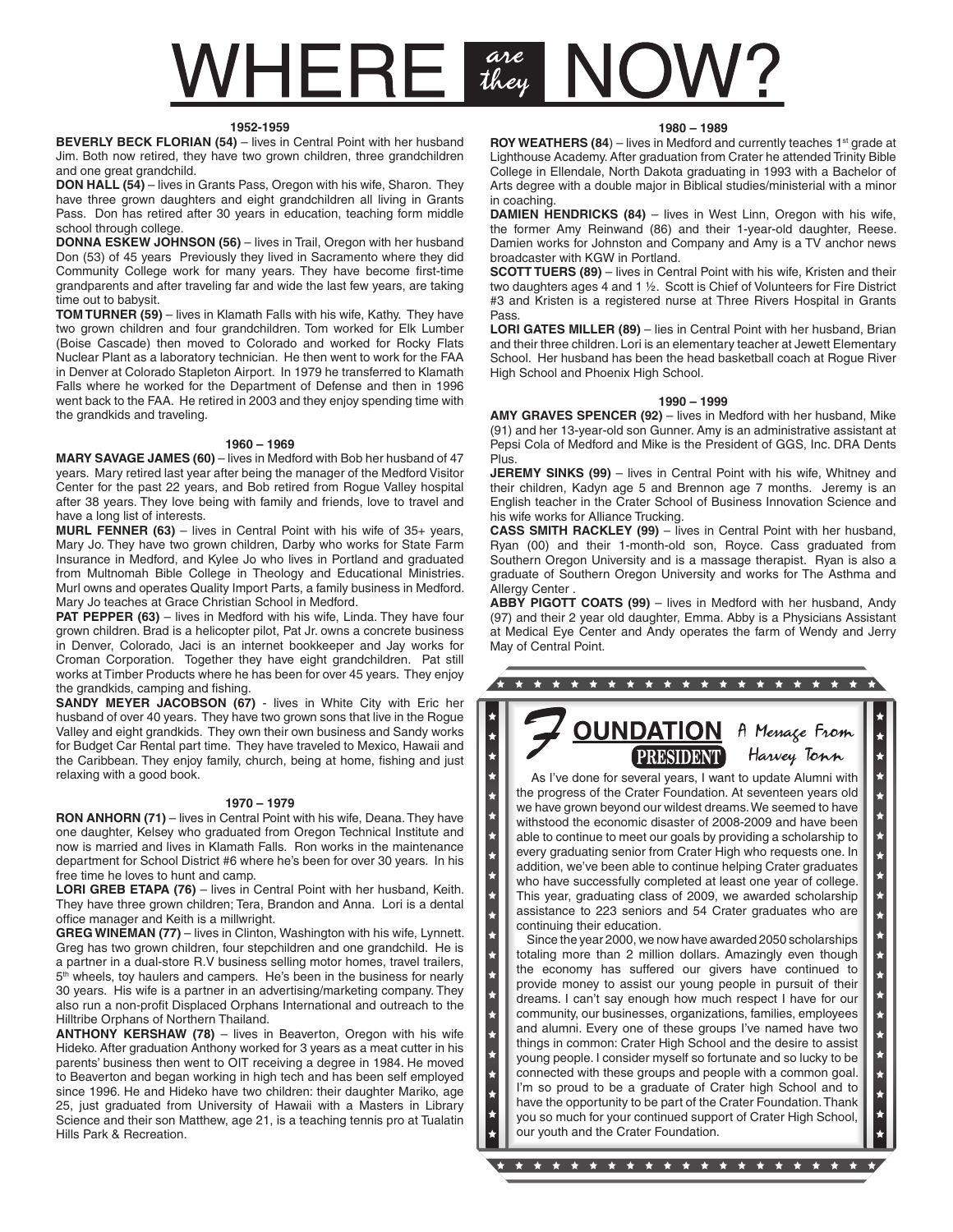# *Would You Like To Sponsor A Scholarship?*

 From time to time we are contacted by Alumni who are interested in sponsoring a scholarship. The first question that is usually asked is "What do we need to do if we want to sponsor a scholarship"? The second question asked is, "How much money do we need to donate in order to sponsor a scholarship"? These are great questions and certainly appropriate.

 The answer to the first question is very easy. Just contact Jay McRoberts or Harvey Tonn at craterfoundation@district6.org or 541-494-6308 and we will explain the process. It's very simple, you tell us what the amount of the scholarship should be and any guidelines you want to attach to it. When you send the money to the Foundation we will send you tax information. Remember we are a tax exempt organization so any donation is tax free.

 To the second question, it only takes \$500 for a scholarship. You may donate annually or at any time you wish. We will set up an account within the Foundation and you set the amount you want awarded yearly from that account. Some people donate larger amounts and direct the Foundation to determine the amount used each year. Remember, once the money is donated to the tax exempt Foundation, it then belongs to the Foundation.

If you have other questions please don't hesitate to contact us.



# *Health Center at Jewett Elementary*

 For more than 10 years School District #6 students benefitted from a School Based Health Center at Scenic and Hanby Middle Schools and Jewett Elementary. Unfortunately, funding issues caused their closure in 2005. The loss of health center services was acutely felt at Jewett Elementary. With an enrollment of 530+ students, 60% are eligible for the free and reduced lunch program and 42% come from families without health insurance.

 District #6 staff knew they had to find a way to get School Based Health Centers back. The combination of hard work and a wonderful new partnership with LaClinica del Valle and Southern Oregon Child Study and Treatment Center resulted in the Health Center at Jewett Elementary re-opening in October of 2008.

 The Health Center is easily accessible and located on the school campus where students can go for health services provided by trained staff, integrating education, medical care and behavioral health care. The center is currently staffed by a full time RN and a full time Mental Health Therapist. The goal is to remove barriers to health care for uninsured and underinsured children so they are ready and able to learn.

 Volunteers are needed. If you would like to learn more, to donate or to help create sustainable funding solutions for School Based Health Centers in District #6 please contact Jesse Hanwit, School District #6 at (541) 494- 6239.



# *Fall Sports Summary*

 The 2009-10 fall sports season was once again very successful for Crater High athletics.

The Crater football team finished  $1<sup>st</sup>$  in the Southern Sky Conference with a 8-1 season record and again reached the state playoffs. As the **Newsletter** goes to press, the Comets have a bye in the first round of playoffs and will be playing on November 20<sup>th</sup> They are ranked  $5<sup>th</sup>$  in the state for 5A teams.

The lady Comet volleyball team finished 2<sup>nd</sup> in the Southern Sky Conference and lost in the 1<sup>st</sup> round of the state playoffs.

The boys soccer team finished in  $2<sup>nd</sup>$  place in the Southern Sky Conference and lost in the 1<sup>st</sup> round of the state playoffs.

 The girls soccer team were Southern Sky Champions and lost in the 1st round of the state playoffs.

 The Boys cross country team were champions of the Southern Sky Conference and were **5A State Champions for the 4th consecutive year**. Their times and places would have put them as state champions in all divisions. The boys team is ranked 18th nationally.

 The girls cross country team were also champions of the Southern Sky Conference and finished 3rd in the state meet.

# *Auction/ Dessert Night*

Saturday, December 5<sup>th</sup>, 2009, will mark the fifteenth annual Crater Parent—Community Auction & Dessert. In each of the past few years we have been fortunate to raise in excess of \$40,000. In these difficult times that will be hard to duplicate. Unfortunately the cost of higher education is not declining. It is with confidence in the School District #6 family that we seek to raise \$45,000 this year. All monies generated by the auction will send our graduates to America's Colleges, Universities, Community Colleges and Trade Schools.

 A great way you can make a difference is by providing an auction item for the festivities. If you have a vacation home, handmade items, business services, a cash donation, etc. you will be a difference maker. If you would like to attend or make a donation to this years' auction please contact us at craterfoundation@district6.org. (541-494-6308)